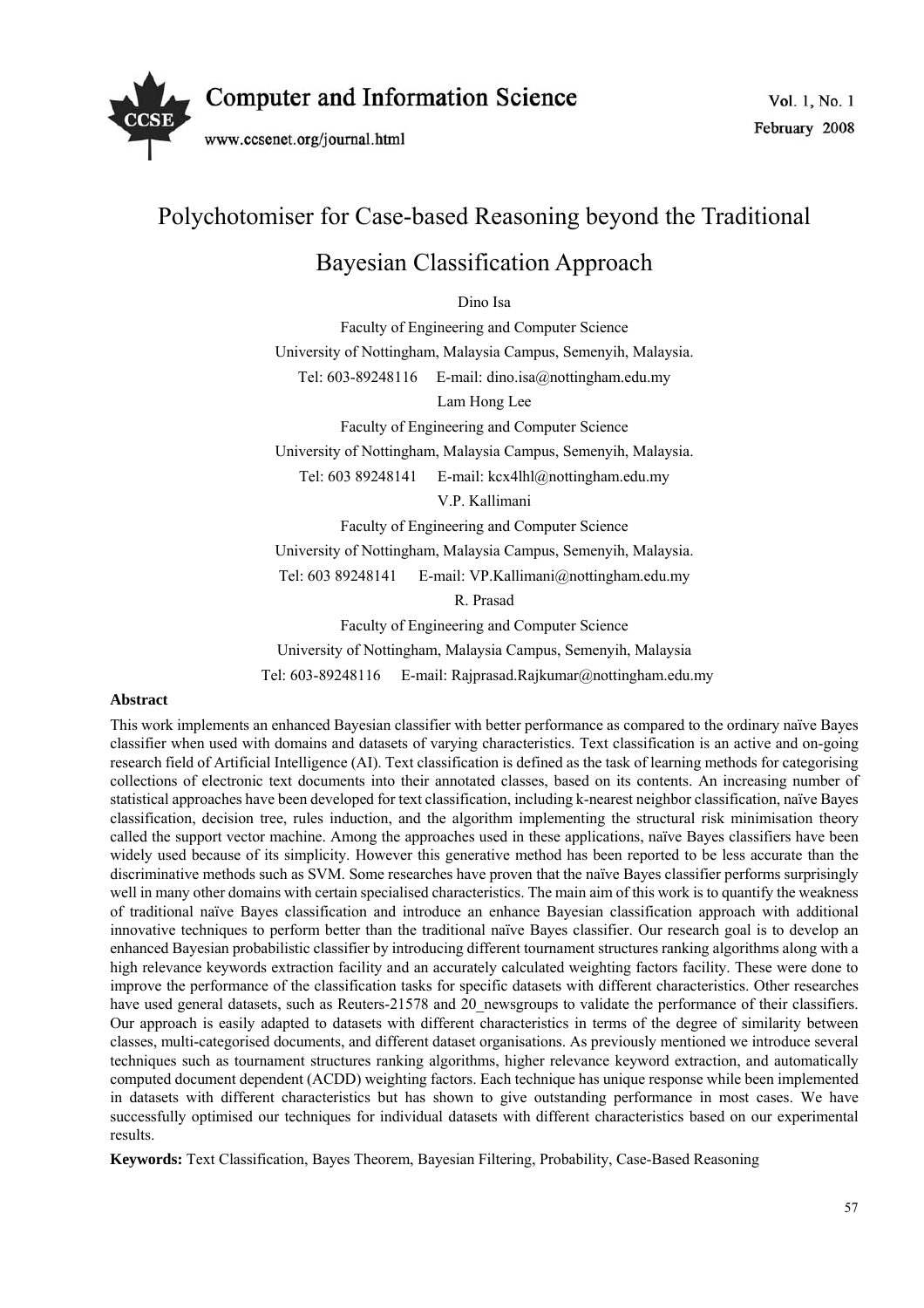## **1. Introduction**

Document classification is defined as the task of learning methods for categorising collections of electronic documents into their annotated classes, based on its contents. For several decades now, document classification in the form of text classification systems have been widely implemented in numerous applications such as spam filtering. (Sahami et.al., 1998; Cunningham et. al., 2003; Delany, Cunningham & Coyle, 2005), e-mails categorising (Kamens, 2005), directories maintenance, and ontology mapping (Su, 2002), contributed by the extensive and active researches. An increasing number of statistical approaches have been developed to document classification, including k-nearest-neighbor classification, naïve Bayes classification, support vector machines, decision tree induction, rule induction, maximum entropy, artificial neural network, etc.

Each of the document classification schemes has their own properties. The decision tree induction algorithm and rule induction algorithm are simple to understand and interpret after a brief explanation. However, these algorithms do not work well when the number of distinguishing features is large (Quinlan, 1993). k-nearest neighbor algorithm is easy to implement and shows its effectiveness in a variety of problem domains (Han, Karypis & Kumar, 1999). A major drawback of the k-NN algorithm is computationally intensive, especially when the size of the training set grows (Han, Karypis & Kumar, 1999). Support vector machine can be used as a discriminative document classification method which has been shown to be more accurate in classification tasks (Joachims, 1998; Chakrabakti, Roy & Soundalgekar, 2003). The high accuracy of SVM is due to the implementation of structural risk minimisation which entails finding a hyper-plane which guarantees the low error plus an ability to learn which is independent of the dimensionality of the feature space (Joachims, 1998). However, the usage of SVMs is not popular in many real world applications due to its convoluted training and categorising algorithms (Chakrabakti, Roy & Soundalgekar, 2003).

Among these approaches, naïve Bayes text classification has been widely used because of its simplicity in both training and classifying stage although this generative method has been reported less accurate than discriminative methods such as SVM (Joachims, 1998; Chakrabakti, Roy & Soundalgekar, 2003). However, some researches have proven that naïve Bayes classification approach provides intuitive simple text generation models and performs surprisingly well in many other domains, under some specific conditions (McCallum & Nigam, 2003). A naive Bayes classifier is a simple probabilistic classifier based on Bayes' Theorem with strong independence assumptions but this assumption severely limits its applicability. Depending on the precise nature of the probability model, naive Bayes classifiers can be trained very efficiently and requires a relatively small amount of training data to estimate the parameters necessary for classification. Because independent variables are assumed, only the variances of the variables for each class need to be determined and not the entire covariance matrix.

Bayesian Filtering is a probabilistic inference approach which is typically implemented in mail repositories to remove spam e-mails (Sahami et.al., 1998; Delany, Cunningham & Coyle, 2005; Cunningham et. al., 2003; Delany et. al., 2004). Bayesian filtering is a highly effective approach in the task of classifying data with a very low number of false positives. It overcomes the obstacles faced by more static technologies. The traditional Bayesian Filtering approach is implemented as dichotomiser, a two-category classifier, which classifies e-mails into spam and legitimate, by calculating the overall probability of the text body of the document. However, our research has emphasised in developing an extended version of Bayesian classifier which is able to handle multiple categories classification tasks, and guarantee minimum error rate classifications. Our proposed Bayesian probabilistic classifier has been implemented in conjunction with a self-organising map (Hartley et. al., 2006) in a case-based reasoning system which contribute to an efficient and time saving case retrieval process. Figure 1 illustrates the block diagram of our proposed case-based reasoning system's structure, which is enhanced with the extended Bayesian classifier in this work.

In the context of classification, Bayes theorem emphasises that the probability that a particular document is annotated to a particular category, given that the document contains certain words in it, is equal to the probability of finding those certain words in that particular category, times the probability that any document is annotated to that category, divided by the probability of finding those words in any document.

$$
Pr(Category | Word) = \frac{Pr(Word | Category |. Pr(Category |)
$$

$$
Pr(Word)
$$

Each kind of text documents contains words which are given probabilities based on its number of occurrence within that particular kind of documents. Bayesian filtering is predicated on the idea that spam e-mails can be filtered out based on the probability that certain words will correctly identify a piece of e-mail as spam while other words will correctly identify a piece of e-mail as legitimate. At the basic level, a Bayesian filter examines a set of e-mails that have been categorised to be spam and legitimate, and compares the content in both categories in order to build a database of words and their occurrence. The list of words occurrence is used to identify or predict future e-mails as spam or legitimate, according to the probability of words from the whole body of the text message of an e-mail.

Many researches have been carried out to implement Bayesian probability theories in case-based reasoning approach for case retrieval purposes. Bayesian network is one of the popular mechanism which many research groups have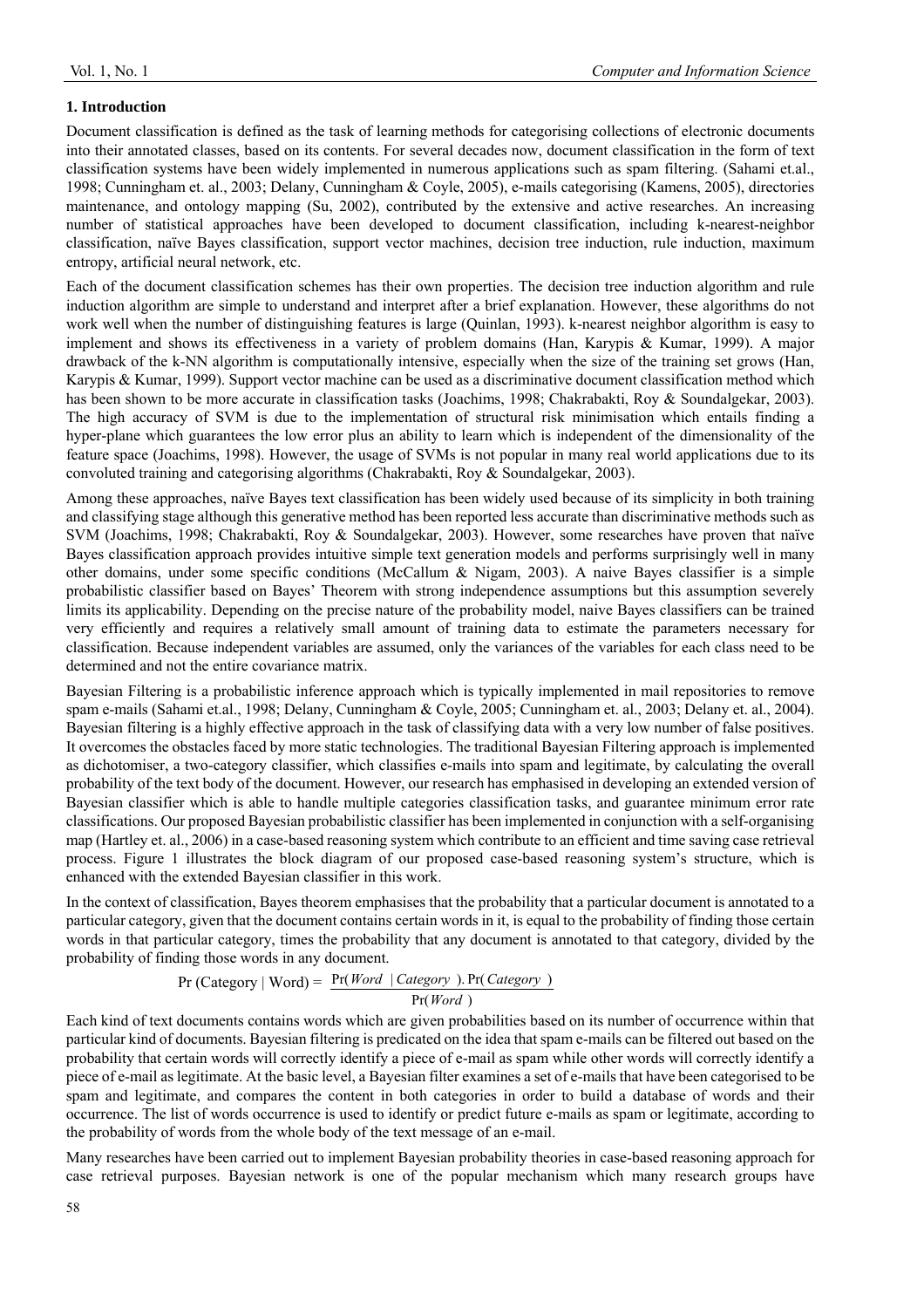investigated and developed new approaches for case matching algorithm in case-based reasoning (Myllymaki & Tirri, 1993; Myllymaki & Tirri, 1994; Kontkanen et. al., 1997; Kontkanen et. al., 1998). In this paper we emphasis on the Bayesian filtering approach to be implemented as an extensive version of classifier and acts as a part of our proposed case-based reasoning's case retrieval algorithm.

In order to perform the task as a probabilistic classifier at the front end of case retrieval algorithm, the traditional Bayesian filtering approach needs to be extended to handle different types of multiple categorised data efficiently. The solutions database in a knowledge repository can be divided into multiple categories according to their similarity of properties, attributes and features. This classification leads to the efficient and time-saving case retrieval since the solution cases are well-organised by the self-organising map. A solutions database can be classified into linear multi-dimensional organisation, or hierarchical organisation, or even the integration of the above methods. Therefore, our classifier is designed to be highly adaptable to these databases with different organisations.

The proposed Bayesian classifier in our research is equipped with some specialised algorithms to ensure the high performance in handling different types of knowledge domain with unique characteristics and guarantee a low error rate classification. An extendable rank classification algorithm and a series of tournament structures algorithms have been designed and implemented in our proposed system. Besides, the polychotomiser, which represents the multiple categories classifier, is equipped with some extra techniques to guarantee the high accuracy of classification tasks.

#### **2. The Classification Algorithms**

#### *2.1 Rank Classification Algorithm*

The rank classification algorithm slightly modifies the traditional Bayesian filtering probability calculation in order to support multi-category dataset. The probability value for a document A to be annotated to a category C is computed as  $Pr(C|A)$ . As an assumption that we have a category list as Cat1, Cat2, Cat3, Cat4, Cat5, ……., CatN, thus, each document has N associated probability values, where document X will have Pr(Cat1|X), Pr(Cat2|X), Pr(Cat3|X), Pr(Cat4|X),  $Pr(Cat5|X)$ , .....,  $Pr(CatN|X)$ . The probability value of an input document to be annotated to a particular category is calculated by considering all the categories together in a single round. The rank classification algorithm is then sorts all the probability values for each category and selects the highest score as the most likely category to be annotated.

A multi-category Bayesian classifier needs to fulfill some conditions to guarantee the high accuracy of classification. One of the conditions is that the classifier needs to be trained on an approximately equal number of training documents for each category due to the imbalance of sizes between categories may cause great risk in misclassifications. The greater the imbalance, the worse problems occur. This is due to the prior probability Pr(Category), is computed as 1/the total number of category. This equation is made based on the assumption that training set is perfectly balanced with the same number of training documents for each category. Furthermore, even the number of training documents for each category is balanced, the problems still occur since the size of each training documents is not approximately equal to each other. Therefore, as the solution for the problem of imbalance of training dataset, the prior probability for each category, Pr(Category), is transformed from the ordinary 1/the total number of category, to the equation:

$$
Pr(Categy) = \frac{Total\_of\_Words\_in\_Category}{Total\_of\_Words\_in\_Training\_Database}
$$

$$
= \frac{Size\_of\_Category}{Size\_of\_Training\_Database}
$$

#### *2.2 Round Robin Tournament Algorithm*

Tournament structures are possible to be implemented in the classification algorithms to handle multi-category classification. Previous researches proved that the round robin tournament algorithm can performs the spam e-mails filtering beyond the ordinary binary classification (Kamens, 2005). In a round robin tournament algorithm, the calculation of the Bayesian probability values is performed only between two categories. It is a looping binary classification algorithm, and each competitor plays against all the others an equal number of times, typically once. The round robin tournament algorithm contributes to a relatively simple and complete competition among all the categories, and the process iterates until every category has compete against all the others.

The structure of the round robin tournament algorithm in our proposed system is a "Host and Guest" concept. Firstly, all the categories are randomly sorted. The first category will be the host for the initial round and plays against all the others sequentially which ranked below it as guests. At the second round, the second category will become the host for the second round and those categories which are ranked below it will compete against the host. The process iterates until all categories have played against the others an equal number of time. There are some methods available to determine the final winner after the iterative calculation processes complete. One of the methods is the winning category of each match is awarded with a score, typically 1, and the loser is not awarded with any score, or in the other words, score 0 is awarded. The scores from every match of a particular category are added together after the competition until the calculation has completed. The category with the highest score will be the overall winner, which represents the right category for the input document to be annotated.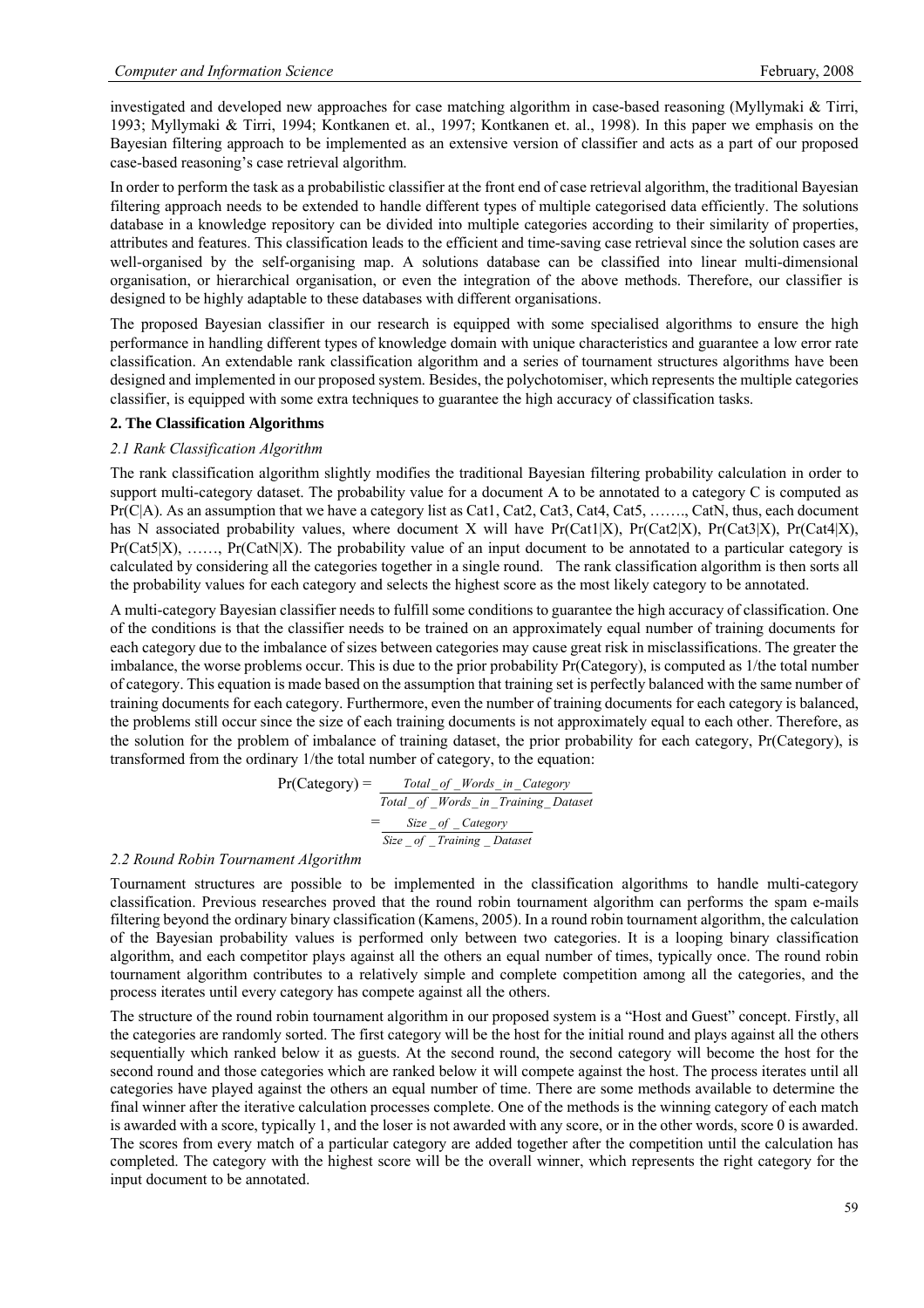There is a situation where dilemma occurs in determining the right category of an input document when more than one category which have the same highest final score. This situation can be avoided by awarding the two competing categories of each match with the score which is equal to their probability value computed from the binary classification. With this method, the final highest score for every category is rarely to be the same.

As the result, the round robin tournament has an improved ability to distinguish similar categories, since it is a looping binary classification algorithm. The binary classification algorithm can easily differentiate between two similar categories that both have great differ from the others. It is smart enough to isolate two categories temporarily and perform the probability values calculation without considering other parties. However, the iterative binary classification process consumes a relatively long time compare with other algorithms.

## *2.3 Single Elimination Tournament Algorithm*

By comparing with other algorithms, the single elimination tournament structure has some restrictions. Firstly, most often the number of competitors is fixed as a power of two. Somehow, in the situation that the number of participants is not a power of two, typically the highest-rated competitors from the previous accomplishment will be advanced to the second round without joining any match in the first round. Besides, seeding is recommended as a pre-process to prevent highest-rated competitors being scheduled to face each other in the early stages of the competition. The seeds ranking process can be executed by using the rank classification algorithm or the round robin tournament algorithm. Therefore, the single-elimination algorithm is more suitable to be implemented at the back-end of an integrated algorithm.

As similar to the round robin tournament algorithm, single-elimination algorithm also performs the probability values calculation in the form of binary competition for every match. In the first round, we play the best competitor against the worst, and the second best against the second worst, and so on for the rests. Brackets are set up, so that the top two seeds could not possibly meet until the final round, none of the top four can meet before the semifinals, and so on. This concept is applicable in the following rounds until the overall winner is representing by the winner of the final round.

In contrast to round robin tournament structure, as rounds progress, the successive rounds of the single elimination tournament structure halve the number of remaining competitors by progressing the winners from the previous round to the next round and eliminating the losers. Single-elimination tournament algorithm is suitable to be implemented in the domains which have a large number of categories. Somehow, since this algorithm is also a binary classification based algorithm, it has great ability in handling the classification tasks which involve categories with high degree of similarities.

## *2.4 Swiss System Tournament Algorithm*

In our proposed system, the Swiss system tournament algorithm can be implemented independently or at the back-end of a hybrid algorithm. The initial seeding of a Swiss system tournament is not a compulsory as the single-elimination tournament algorithm, but it is recommended. The competing categories are then divided into two parts, the top half which is paired with the bottom half. As an example, if there are eight categories in the classifier, first category is paired with fifth category; the second is paired with the sixth, the third is paired with the seventh, and so on.

After the first round of the competition, the winners from the first round will plays against the winners, and the losers will plays against the losers. As similar to the round robin tournament, the winning category of each match is awarded with a score, typically 1, and the loser is not awarded with any score. In further rounds, each competitor will be pitted against another competitor who has the same score. Modifications are then made to prevent competitors from meeting each other twice.

In contrast to round robin tournament, the Swiss system tournament algorithm can determine the top ranked and bottom ranked competitors with fewer rounds, although the middle rankings are unreliable. By the way, we only have interest on the final overall winner. Therefore, the Swiss system is applicable in the classification tasks of our system with large number of categories, and similar to other binary classification based algorithms, it is suitable to be implemented in the classification tasks which the domain contains the categories with high degree of similarities.

However, the number of competing categories has becomes the biggest obstruction for the Swiss system tournament algorithm. As similar to the round robin tournament, the Swiss system tournament algorithm has the potential in facing a dilemma in determining the annotated category of an input document, or the final winner. It may happen that two or more categories have the same highest and perfect score, won all the games but never faced each other. Therefore, the ordinary algorithm needs to be slightly modified in terms of the number of rounds played. To determine a clear overall winner, we have applied the same concept with single-elimination tournament algorithm in terms of number of rounds that is the base 2 logarithm of the number of competitors rounded up.

# **3. The Low Error Rate Classification Techniques**

## *3.1 Keywords Counting Methods- Multinomial and Multivariate Technique*

In our proposed system, as similar to other approaches, the classifier must be trained in advance so that it can build up all the probability values for every recognised keyword to be annotated to every category. The knowledge engineers or the domain experts must manually organise the training dataset which contains a reasonable number of training files for each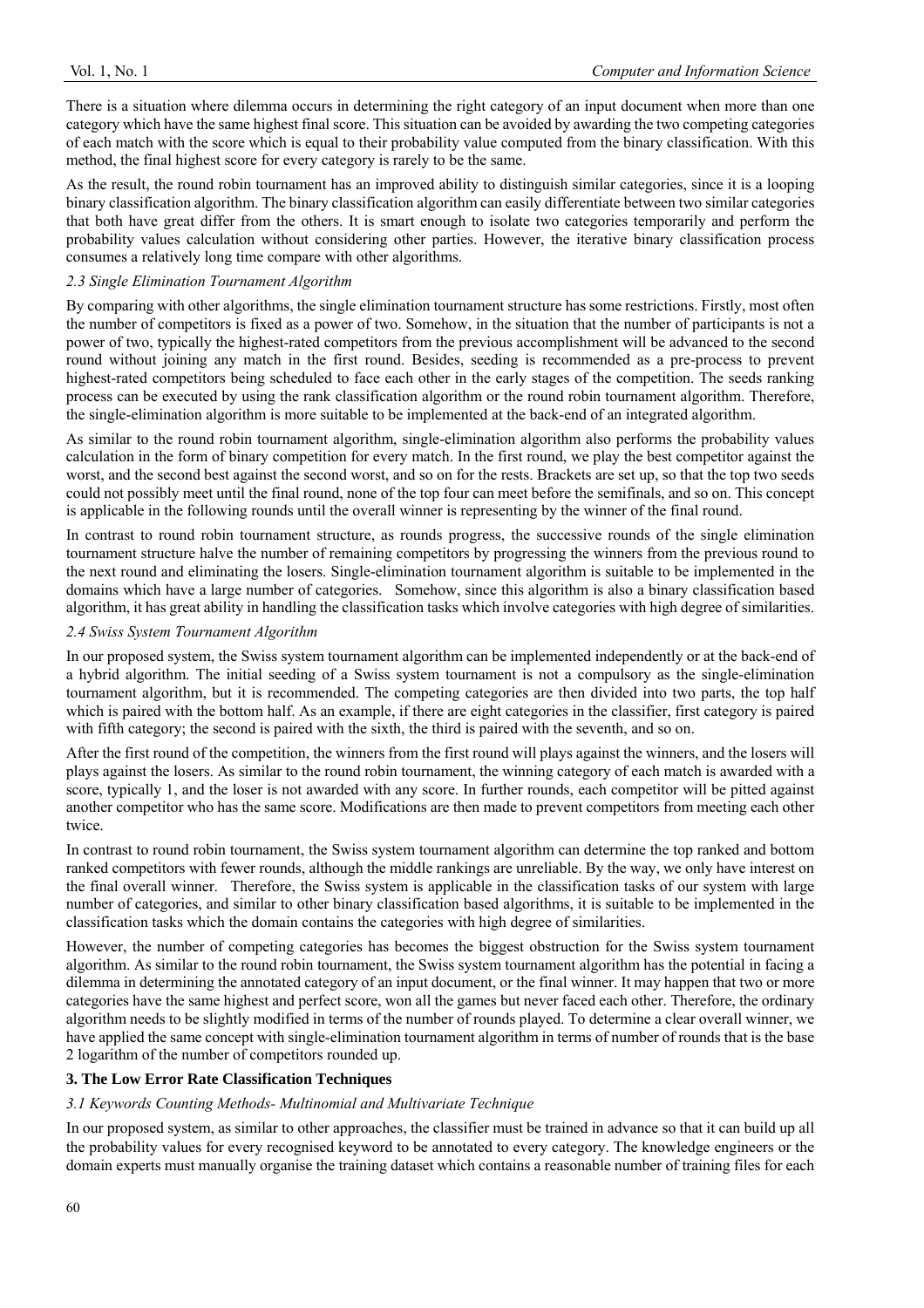category, and then the classifier will accordingly adjusts the words' probabilities in every category of the database. In the training phase, we first need to analyse the training files by extracting all the words to generate a list of words occurrence frequency. Our prototype system, which is developed by using JAVA, analyses the plain text documents from the training set to generate a list of words occurrence frequency for each category, and the list of words occurrence frequency for every category is stored independently by using a data structure, as a TreeMap of String word -> Integer frequency. The occurrence of a particular word in the list of words occurrence for a particular category is given by the value regards to the total occurrence of that particular word in all the training files from that particular category, so called multinomial method.

The multinomial keywords counting method is suitable to be implemented for the training dataset which has the approximately balance sizes of categories. If the training dataset is under the imbalance condition in terms of the size of each category, problems may occur since that each indicative probability score is very low, and the problems may become serious as the greater imbalance of training data. This problem can be solved by collecting training files which has the approximately same size.

Multivariate keywords counting method is an alternative method which has better performance as compared to the multinomial method under the condition of imbalance training dataset. The multivariate method calculates the words occurrence frequency for every category based on the number of training files which contain the particular word in a particular category. For example, if a particular word is found in a number of training files which have been categorised under a particular category, the occurrence of that particular word in the list of words occurrence for the particular category is given by the value regards to the total number of training files which contain the particular word in that particular category.

However, the multivariate method is not suitable to be implemented in the cases which the categories are very similar to each other. The results from our experiments in handling dataset with high degree of similarity show that multinomial method performs better than multivariate method. This can be concluded as the training files of similar categories contain most of the same keywords with each other. The frequency of usage of a particular keyword in different categories is the key factor to differentiate these similar categories. Therefore, the classifiers which handle categories with high degree of similarities are preferably to be implemented with the multinomial keywords counting method.

## *3.2 High Relevance Keywords Extraction Facility*

The ordinary Bayesian filtering approach takes the whole message into account to identify whether an e-mail is spam or legitimate (Sahami et. al., 1998). Improving on this classification method, we have proposed, for our text classifier, a technique which identifies the high relevance keywords during the fly of the classification process, not from a pre-defined keywords dictionary. When the system has analysed the input document or input query the input text is stored into a class Scanner instead of String since Scanner can parse primitive types and strings using regular expressions. During the calculation of the probability values, each individual word from Scanner is extracted to calculate for the probability to be annotated to each of the categories. However, only words which have relatively high probability value, or "Important" to be annotated to a particular category compare with the others will be taken into account. The degree of "Importance" of keywords can be adjusted by setting a threshold. Based on our experiments, the greater the threshold, the better the classifier performs. However, the performance decreases when the threshold reaches a certain limit, which is the saturation point of the degree of difference. The saturation point of the degree of difference is domain-dependent.

## *3.3 ACDD Weighting Factors Facility*

The research has found that in certain situations, certain categories have high number of misclassified documents. In other words, a large number of documents are likely to be misclassified in a wrong category. This problem may be caused by reasons such as the imbalance training datasets and the improper organisation of the training database resulting in the mis-training of the system.

This work has proposed a solution for the problem mentioned above, which is the implementation of the automatically computed document dependent (ACDD) weighting factors to the probability values of the input data. Different values of weighting factor are applicable to different categories in the classification tasks. Categories which have high intensity of correctly classified data will be awarded with a relatively small value of weighting factor. On the other hand, relatively large value of weighting factors will be awarded to categories which their documents are always been misclassified as others. For the ACDD weighting factors calculation session, a process which is similar to the calculation of probability values of input documents, is executed by getting another set of data, namely ACDD weighting factors retrieval dataset as the input. Therefore, to implement the ACDD weighting factors method, an initial training dataset, and an ACDD weighting factors retrieval dataset are needed for the pre-process for the classifier before it can start its classification tasks.

The ACDD weighting factors retrieval dataset can be organised by the domain experts, or extracted from the training dataset. The system is initially trained with the training dataset before performs the weighting factors computation. The ACDD weighting factors is calculated by loading the ACDD weighting factors retrieval dataset as the input data and the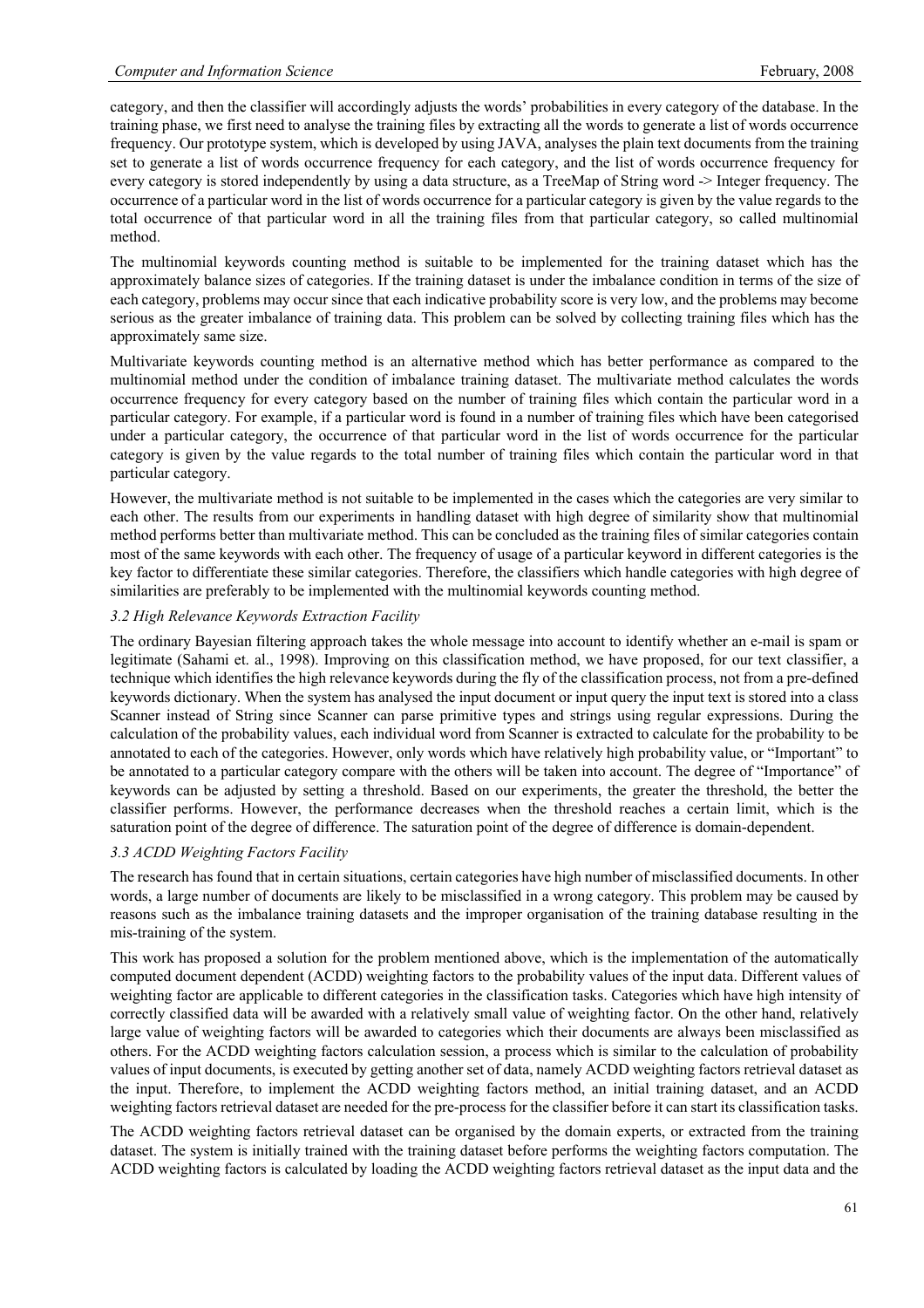results are recorded for the purpose of generating the weighting factors for every category. Weighting factor of a particular category is computed based on the total number of documents from the ACDD weighting factors retrieval dataset which are annotated to it. The more documents are annotated to the category, the smaller the value of its weighting factor.

After the ACDD weighting factors computation, every category has been awarded by a unique weighting factor. During the classification process of the input data, the probability values of the document are calculated based on the same training dataset and the same algorithm and methods. The probability values of a document to be annotated to each category are added with their own unique weighting factor before the system determines the annotated category of the input document.

Results from our experiments proved that the ACDD weighting factors implementation successfully reduces the misclassification rates. However, among the disadvantages of this approach is that it consumes a relatively long processing time compare with other approaches, and required a complex algorithm to compute the weighting factors automatically. The system needs to process the ACDD weighting factor retrieval dataset after the training session to compute the weighting factors for every category. Besides, a complex and iterative algorithm is needed to determine the formula and the multiplier for the computation of the weighting factors for every category, which need to be tested iteratively until a set of optimum ACDD weighting factors for every category is generated.

## **4. The Experimental Results**

The objective of these evaluations is to determine whether our proposed approaches and methods resulted in better classification accuracy and performance compare with the ordinary version, which will greatly contribute as the front-end classifier for case retrieval stage of case-based reasoning system.

The evaluations of our prototype system are executed by applying different kinds of knowledge domain, different probability values calculation algorithms and different low error rate classification methods. As mentioned in the sections above, every classification algorithm and low error rate classification method has different performance, depending on the characteristics of the knowledge domain. Therefore, to have an optimum Bayesian classifier, the flexibility of the classifier is needed by selecting right techniques to the right knowledge domain.

## *4.1 Experiment 1: Dataset with Low Degree Similarity and Imbalanced Category.*

The dataset of variants of vehicle is tested by our prototype system for the evaluation of classification performance in handling the case with categories which have low degree of similarity. Our selected dataset contains four categories of vehicles: Aircrafts, Boats, Cars, and Trains. All the four categories are easily to be differentiated and every category has a large number of their own unique keywords. We have collected 90 documents for each category, with the total of 360 documents in the entire dataset. 30 documents from each category are extracted randomly to build the training dataset for the classifier. The rest of 60 documents for each category are remained as the testing dataset to test the classifier.

Initially, we have performed the experiment by implementing different classification algorithms: the rank classification, round robin tournament, single-elimination tournament and Swiss system tournament. The goal of this experiment is to compare the performance of these algorithms. Figure 2 illustrates the comparison chart of the performances of each algorithm in this experiment.

The results illustrated in Figure 2 show that the rank classification algorithm performs the best among the other classification algorithms, with the classification rate of 88.89%. The rank algorithm is a direct classification approach which performs the probability values calculations in one round and consumes the shortest time as compared to the others.

The round robin tournament algorithm performs the best among the tournament structure based algorithms since it contributes to a relatively simple and complete competition among the categories. The classification rate of round robin tournament algorithm is 79.50%. However, the complete competition among the categories is due to the round robin tournament algorithm executes the binary classification process iteratively. Therefore, relatively long time consumption is required by this algorithm.

The single-elimination tournament algorithm has the similar performance with the Swiss system tournament algorithm, where the classification rate is 76.82% for single-elimination and 76.44% for Swiss system. However, both of these algorithms need a pre-process for the initial seeds ranking, which is a compulsory for the single-elimination tournament algorithm but is an optional for the Swiss system. Hence, the results show that the integrated versions are not performing as good as the independent versions of classification algorithm in terms of performance and time consumption.

Another experiment is also been carried out to justify the contribution of the low error rate classification methods. By applying these methods to the classifier which implements the rank classification as the basic algorithm, a comparison of the performance of these low error rate classification methods is illustrated as Figure3.

The results illustrated in Figure 3 above show that the keywords occurrence counting based on the multivariate method performs better with the classification rate of 88.89%, while the keywords occurrence counting based on the multinomial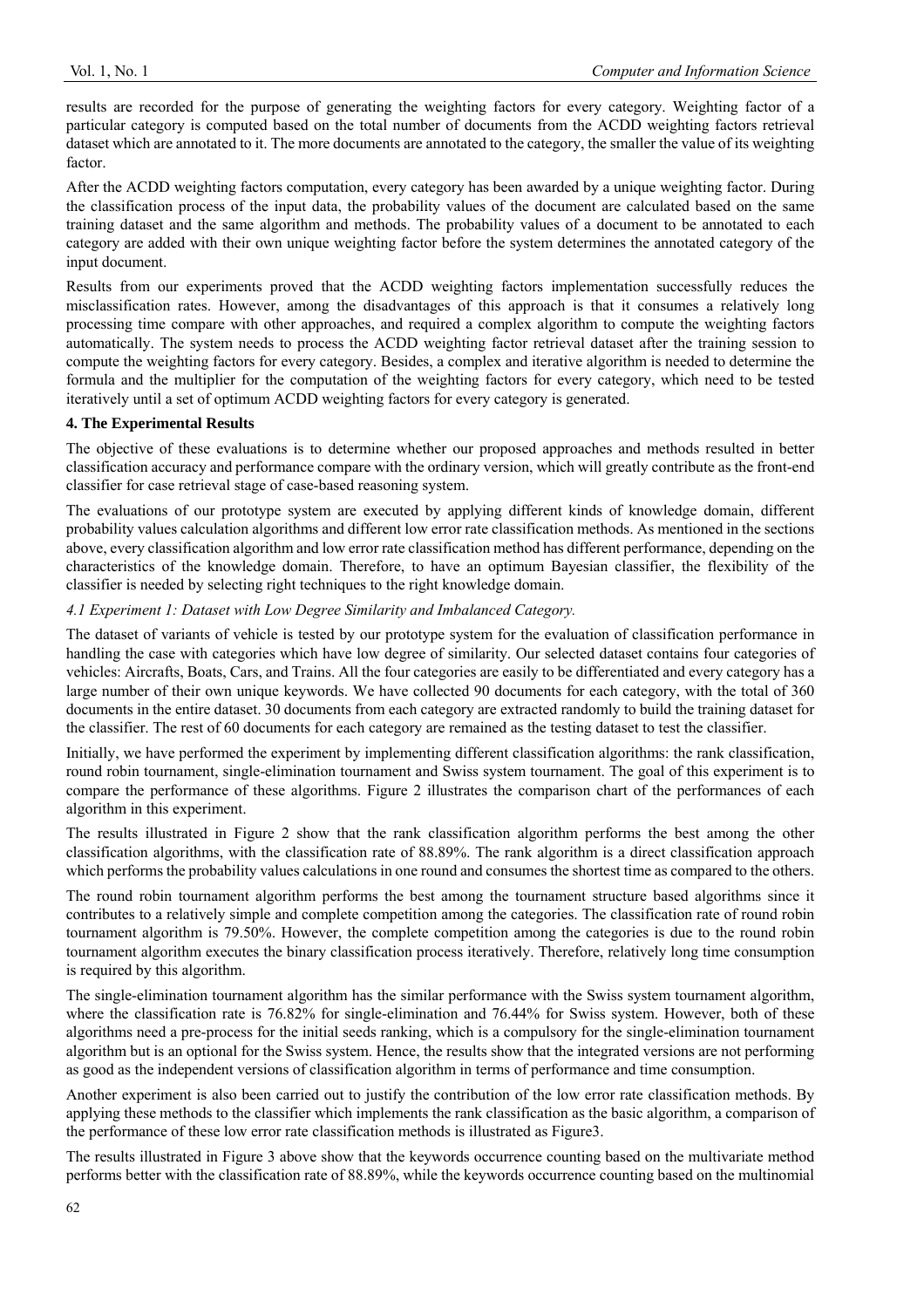method only contributes to a classification rate of 64.94%. The reason for the relatively high misclassification rate of multinomial method is due to the imbalance of the size of categories in the training dataset. Problems may occur due to the high frequency of occurrence for certain keywords in big size categories which may lead to the classifier misclassified most of the input documents to them.

Besides our prediction for the better performance of the implementation of High Relevance Keywords Extraction method in overall, the HRKE also performs better while threshold for the "Importance" of keywords increase. The High Relevance Keywords Extraction method contributes to 89.08% classification rate with the threshold is set at 40%, and 95.21% with the threshold is set at 90%, and 97.92% with the threshold is set at 95%. This method culls out all the common and disregarded words for every category, and also the words which have the similar effect to the classification task. Therefore, the confusion during the classification task for the input documents is reduced and this will leads to a higher classification rate.

## *4.2 Experiment 2: Dataset with High Degree Similarity and Balanced Categories*

Another dataset which has been tested by our prototype system is the dataset of mathematics topics, which has a high degree of categories' similarity. Due to these topics are the sub-topics of mathematics subject, the common mathematical terms are widely used by the documents from these topics. There are only a few specific and unique terms to differentiate each topic, therefore the degree of similarities for the categories from this dataset is relatively high compare with the Vehicles dataset. 10 files for each category have been organised as the training database, while the testing dataset contains 240 files for testing purposes.

As similar to the previous experiment, we have tested our classifier with the proposed classification algorithms. We have executed each of these under the basic condition by not implementing any low error rate classification methods for the goal of pure comparison of the performance between the classification algorithms. The chart illustrated in Figure 4 shows the comparison of the performance of each algorithm in this experiment.

The pattern of this comparison is different from Experiment 1. The rank classification algorithm contributes to a lower classification rate of 80.42% since it calculates the probability values of every category for an input data in one round and takes all categories into account. This will lead to a great confusion to the classification tasks since all the categories are similar to each other in terms of words usage. In such a situation, binary classification based algorithms are able to overcome this problem. Therefore, all the tournament structure based algorithms perform better than the rank classification algorithm, with the same classification rate of 81.25% which is slightly higher than the rank classification algorithm. Although all the three tournament structure based algorithms in this experiment have the same classification rates co-incidentally, the patterns of classification for each of them are different.

The following test is to figure out the comparison of performance of the low error rate classification methods. The rank classification algorithm has been chosen as the basic classification algorithm. The chart in Figure 5 illustrates the comparison of performance of every low error rate classification methods for this high degree of similarity and balanced dataset.

From the comparison chart illustrated in Figure 5, we concluded that for the classifier to handle dataset with high degree of categories' similarity, the multinomial keywords counting method performs better than the multivariate method, which is 80.42% compare to 77.92%. This is due to majority of the documents in every category contain the same keywords since the degree of similarity is high. To differentiate these highly similar categories, the keywords counting based on the number of keywords occurrence in all the training files of the categories is required since different topics may have different frequency of usage for a particular keyword.

The High Relevance Keywords Extraction method does not act the same pattern with Experiment 1. In this experiment, every word in the documents may bring great effect to the classification tasks. The increment of the threshold leads to the less words to be considered. However, the common and disregarded words can be culled out with a low threshold, which can slightly increase the classification rate of the classifier. When the value of the threshold increases, the important keywords for the classification task are not taken into account. Therefore, the value of threshold in such a situation should not over the saturation point of the degree of difference.

The most significant method which we have discovered in our research is the ACDD weighting factors implementation. Weighting factor is a variable component used in calculations that allows for a margin of error above the minimum error on a measurement, or produces a desired result. This method contributes to 88.90% of classification rate, compares to the others which are lower than it. This is due to the weighting factors are able to reduce the intensity of misclassified data for some "popular" categories, and contributes to the increment of the classification accuracy. The highest classification rate from this experiment by implementing the ACDD weighting factors is 88.90%. Experiment 1 scored the highest classification rate at 97.92% by implementing the HRKE facility, which can be considered as an almost perfect classification task. By referring back to the number of training files for both experiments, Experiment 2 takes the training dataset which contains 10 training files for each category while Experiment 1 has 30 training files for each category in the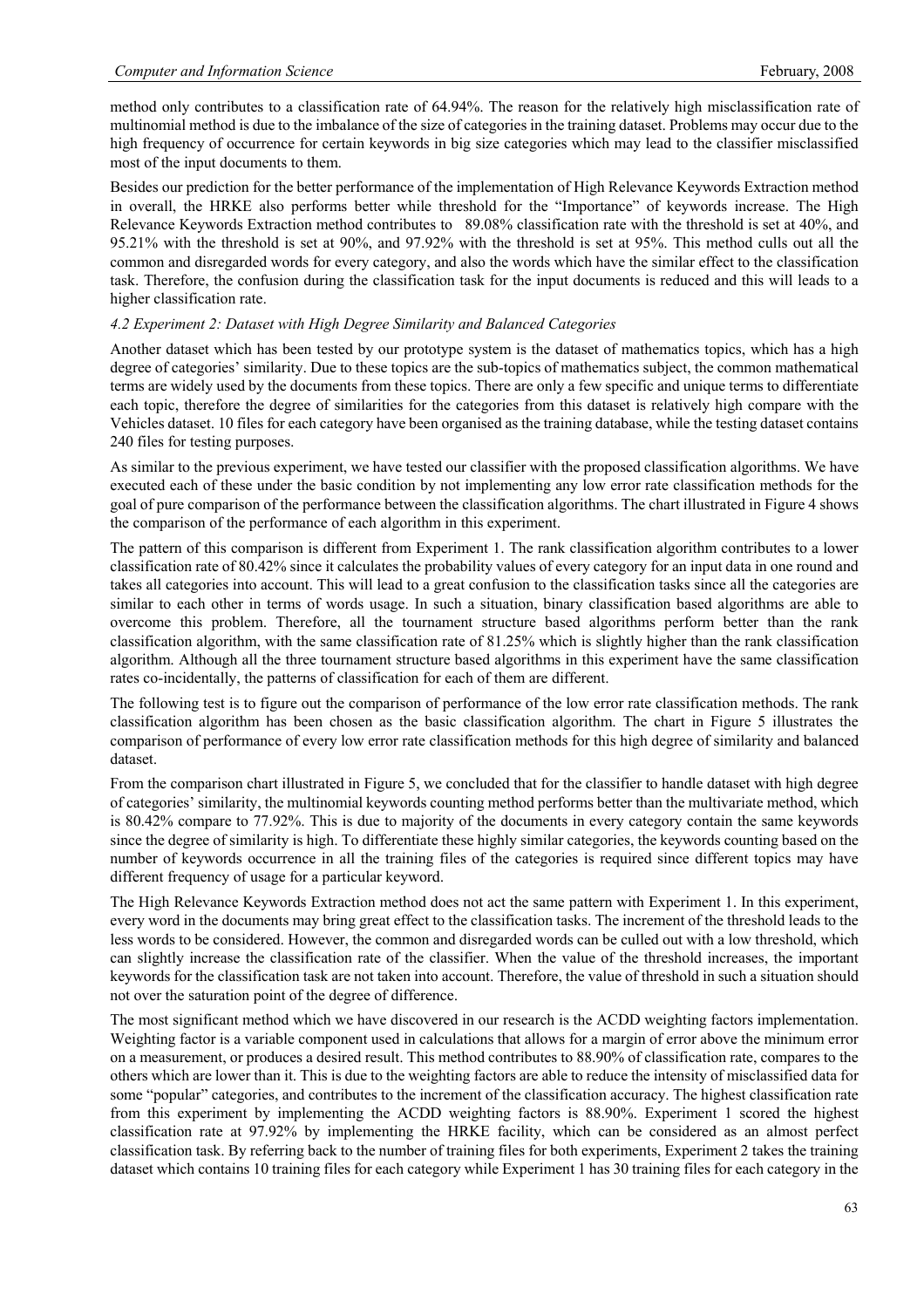training dataset. From here we can conclude that this system is acting like other Artificial Intelligence application, "The More It Learns, The Smarter It Works".

## **5. Conclusion and Future Works**

The case retrieval approach for a case-based reasoning system through the implementation of the Bayesian Filtering technique at the front-end, in conjunction with a self-organising map at the back-end, has been proposed and developed by our research group. This approach takes the advantages of Bayesian probability theorem which may greatly enhance the performance of ordinary case retrieval algorithms. Besides, we introduce a series of classification algorithms and low error rate classification methods to develop an extensive version of Bayesian probability classifier. The results from our experiments show that the Bayesian probability classifier is required to be flexible and optimised for different datasets. This can be done by implementing different algorithms and methods to match the requirements of different characteristics of variety of dataset. We have established the optimal requirements for the classification tasks for specific dataset with different characteristics. The experimental results show that the properties of all the proposed classification algorithms and also the techniques used for the low error rate classification can be optimised for any domain of different characteristics. In the future, our research group is emphasising on enhancing the ability and performance of our existing prototype by introducing some facilities, such as natural language processing approach to handle sentences classification, not restricted to individual keywords classification. Our group hopes to extend the advantages of Bayesian probability theorem, not restricted to categorise data, but towards more AI applications such as in sensor monitoring (Isa et. al., 2007).

## **References**

Aamodt, A., Plasa, E. (1994). Case-Based Reasoning: Foundational Issues, Methodological Variations, and System Approaches. *AICom - Artificial Intelligence Communications, IOS Press, Vol. 7: 1,* pp. 39-59.

Agre, G., Koprinska, I. (1996).Case-Based Refinement of Knowledge-Based Neural Network. *In Proceedings of the International Conference,Intelligent Systems: A Semiotic Perspective", October 20-23, Gaithersburg, MD, USA*.

Bergmann, R., Richter, M. M. Schmitt, S. Stahl, A. Vollrath, I. (2001). Utility-Oriented Matching: A New Research Direction for Case-Based Reasoning. *In Proceeding of the 9 th German Workshop on Case-Based Reasoning, GWCBR'01, Baden-Baden, Germany*.

Block, S., Medin, D., & Osherson, D. (2002). Probability from Similarity. Northwestern University; Rice University.

Burkhard, H. D.Richter, M. M. On the Notion of Similarity in Case-Based Reasoning and Fussy Theory. Soft computing in case based reasoning, *Springer-Verlag,* London, 2000.

Chakrabarti, S. Roy, S.& Soundalgekar, M. V. (2003). Fast and Accurate Text Classification via Multiple Linear Discriminant Projection. The VLDB Journal The International Journal on Very Large Data Bases*,* pp. 170-185.

Cunningham, P. Nowlan, N. Delany, S. J. & Haahr, M. (2003). A Case-Based Approach in Spam Filtering that Can track Concept Drift. *In The ICCBR'03 Workshop on Long-Lived CBR Systems, Trondheim, Norway*.

Delany, S.J., Cunningham, P. Tsymbal, A. & Coyle, L. (2004). A Case-Based Technique for Tracking Concept Drift in Spam Filtering. *Journal of Knowledge Based Systems, 18 (4-5), Elsevier,* pp. 187-195.

Delany, S. J. Cunningham, P. & Coyle, L. (2005). An Assessment of Case-Based Reasoning for Spam Filtering. *Artificial Intelligence Review Journal, Volume 24, Numbers 3-4*, pp. 359-378.

Flach, P. A., Gyftodimos, E. & Lachiche, N. (2002). Probabilistic Reasoning with Terms. University of Bristol, Loius Pasteur University, Strasbourg.

Golding A.R., Rosenbloom, P. S. (1996). Improving Accuracy by Combining Rule-Based and Case-Based Reasoning. *Artificial Intelligence 87*, pp. 215-254.

Han, E. H., Karypis, G., & Kumar, V. (1999). Text Categorisation Using Weight Adjusted k-Nearest Neighbour Classification. Department of Computer Science and Engineering, *Army HPC Research Center*, University of Minnesota.

Hartley, M., Isa, D., Kallimani, V. P., & Lee, L. H. (2006). A Domain Knowledge Preserving in Process Engineeringusing Self-Organising Concept. Intelligent System Group, Faculty of Engineering and Computer Science, University of Nottingham Malaysia Campus, Malaysia.

Isa, D., Prasad, R., Lee, L. H., & Kallimani, V. P. (2007). Oil and Gas Pipeline Acoustic Sensor Monitoring System. Intelligent System Group, Faculty of Engineering and Computer Science, University of Nottingham Malaysia Campus, Malaysia.

Jacsynski, M., Trousse, B. (1998). An Object-Oriented Framework for the Design and the Implementation of Case-Based Reasoners. *In 6Th German Workshop on Case-Based Reasoning, Berlin, Germany*.

Joachims, T. (1998). Text Categorisation with Support Vector Machines: Learning with Many Relevant Features. *In Machine Learning: ECML-98, Tenth European Conference on Machine Learning,* pp. 137--142.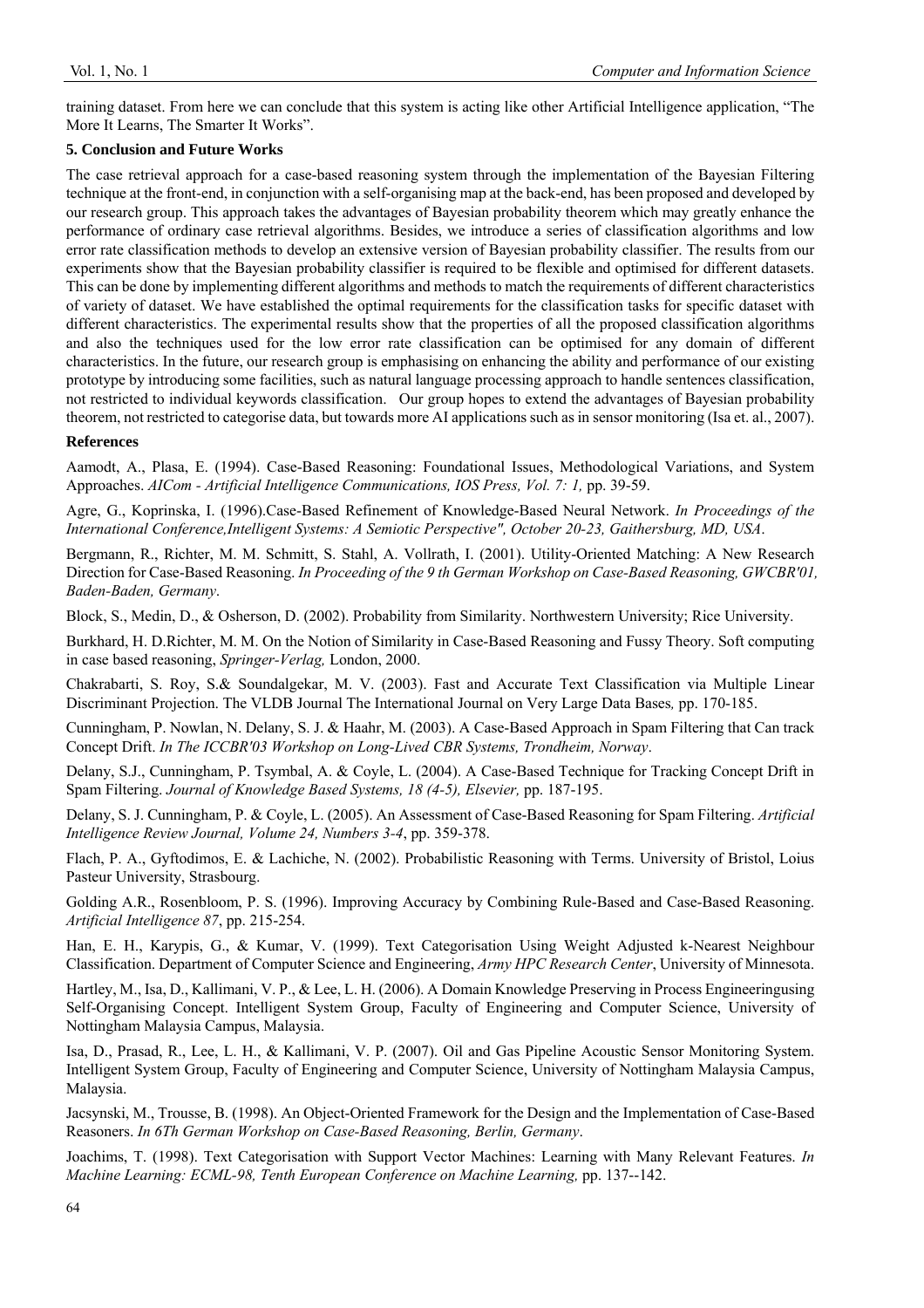Kamens, B. (2005). Bayesian Filtering: Beyond Binary Classification. Fog Creek Software, Inc.

Kontkanen, P., Myllymaki, P., Silander, T., Tirri, H. (1997). A Bayesian Approach for Retrieving Relevant Cases. *In Proceedings of the EXPERSYS-97 Conference), Sunderland, UK*, pp 67--72.

Kontkanen, P., Myllymaki, P., Silander, T., Tirri, H. (1998). On Bayesian Case Matching. *In B. Smyth & P. Cunningham (Eds.), Advances in case-based reasoning, proceedings of the 4th european workshop (EWCBR-98), Vol. 1488*, pp. 13--24.

Lees, B., Corchado, J. (1997). Case-Based Reasoning in a Hybrid Agent-Oriented System, Department of Computing & Information Systems, University of Paisley, Paisley, Scotland.

McCallum, A., Nigam, K. (2003). A Comparison of Event Models for Naïve Bayes Text Classification. *Journal of Machine Learning Research 3*, pp. 1265-1287.

Myllymaki, P., Tirri, H. (1993). Bayesian Case-Based Reasoning With Neural Networks. *In Proceeding of the IEEE International Conf. on Neural Networks, San Francisco*.

Myllymaki, P., Tirri, H. (1994). Massively Parallel Case-Based Reasoning with Probabilistic Similarity Metrics. *Proceedings of the First European Workshop on Case-Based Reasoning*, pp 48--53.

Nigam, K., Lafferty, J., & McCallum, A. (1999). Using Maximum Entropy for Text Classification. *IJCAI-99 Workshop on Machine Learning for Information Filtering,* pp. 61—67.

Quinlan, J. R. (1993). *C4.5: Program for Machine Learning*. Morgan Kaufmann, San Mateo, Ca.

Sahami, M., Dumais, S., Heckerman, D., & Horvits, E. (1998). A Bayesian Approach to Filtering Junk E-Mail. *In AAAI-98 Workshop on Learning for Text Categorisation*.

Schiaffino, S. N., Amandi, A. (2000). User profiling with Case-Based Reasoning and Bayesian Networks, *IBERAMIA-SBIA 2000 Open Discussion Track*.

Su, X. (2002). A Text Categorisation Perspective for Ontology Mapping. Department of Computer and Information Science, Norweigian University of Science and Technology, Norway.

Von Wangenheim, C. G. (2000). Case-Based Reasoning – A Short Introduction, Universidade do Vale do Itajai.

Weber, R., Aha, D. W., Snadhu, N., Munos-Avila, H. (2001). A Textual Case-Based Reasoning Framework for Knowledge Management Applications. *In Proceedings of the Ninth German Workshop on Case-Based Reasoning*.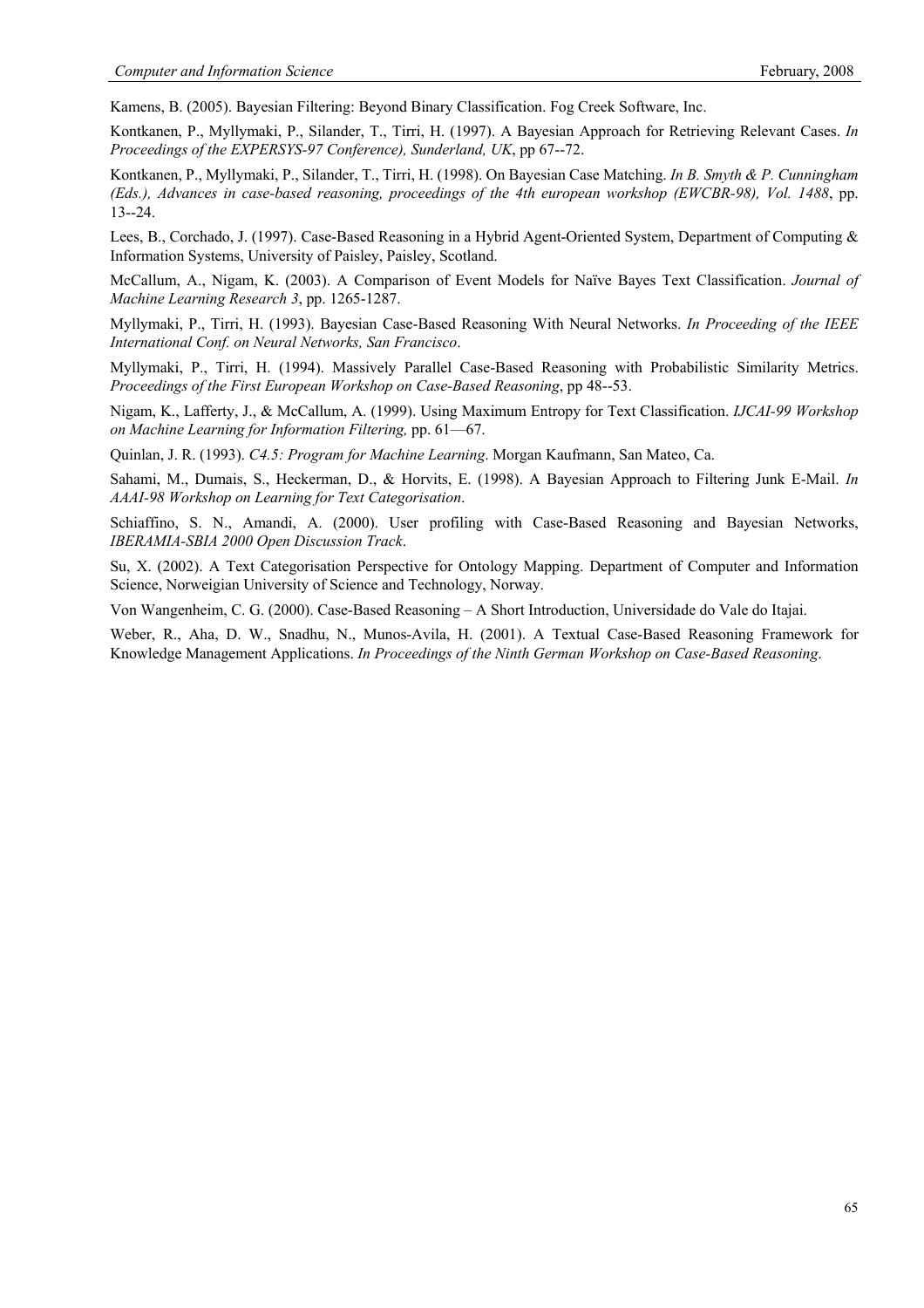

Figure 1. Proposed Enhanced CBR System's Block Diagram



Figure 2. Comparison Chart for Performances of Different Classification Algorithms in Experiment 1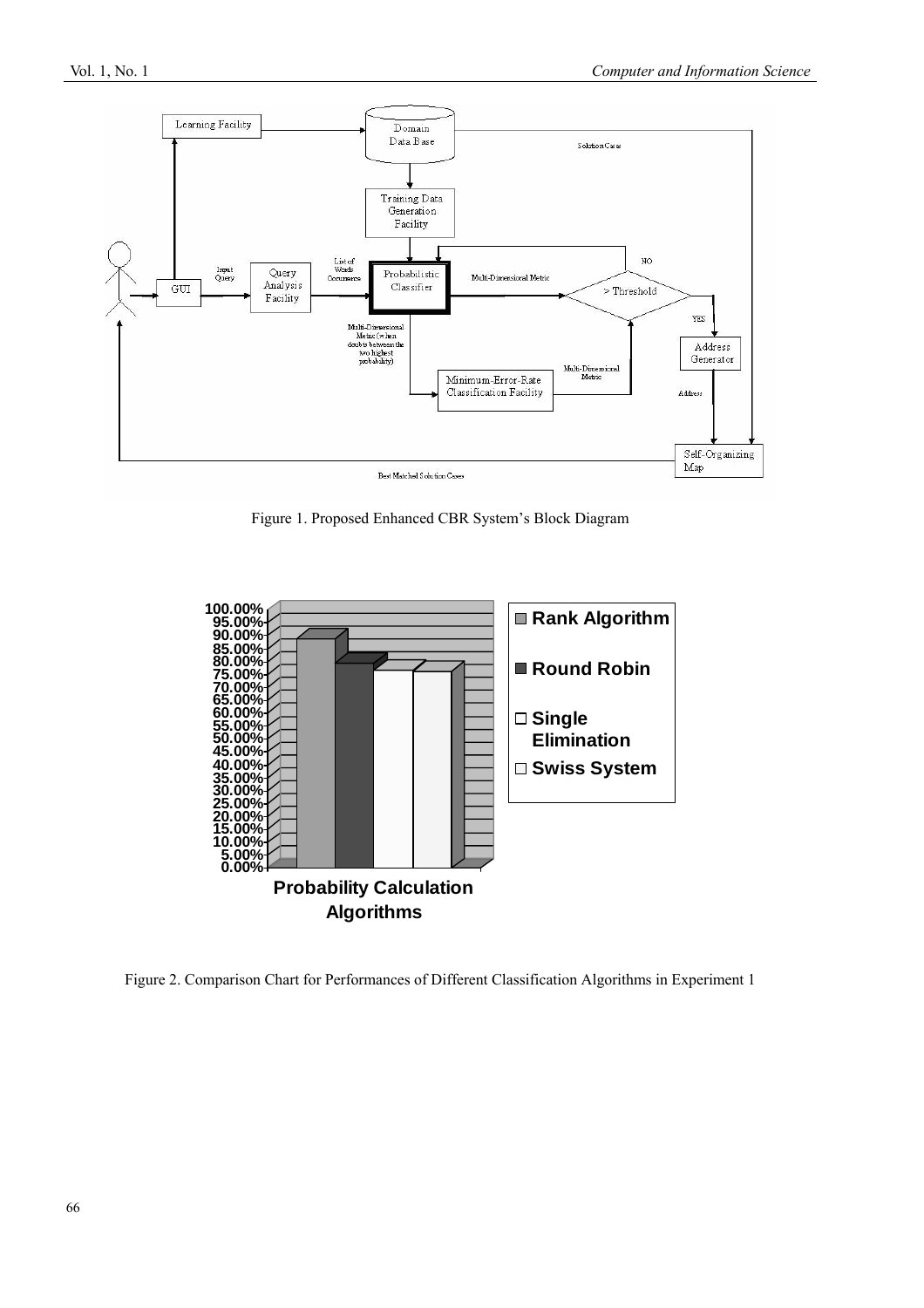

Figure 3. Comparison Chart for Performances of Different Low Error Rate Classification Methods in Experiment 1



Figure 4. Comparison Chart for Performances of Different Classification Algorithm in Experiment 2